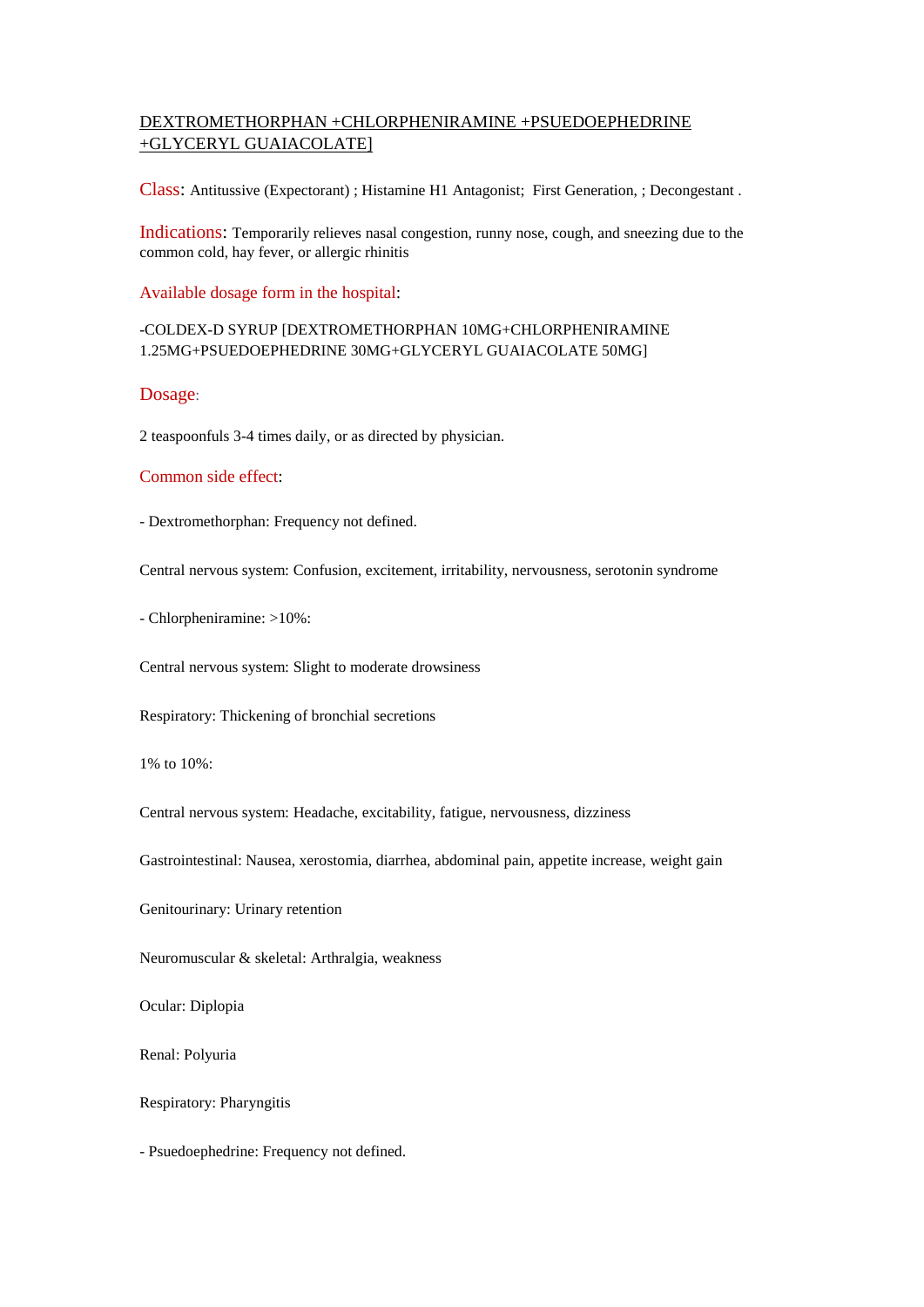Cardiovascular: Arrhythmia, cardiovascular collapse with hypotension, hypertension, palpitation, tachycardia

Central nervous system: Chills, confusion, coordination impaired, dizziness, drowsiness, excitability, fatigue, hallucination, headache, insomnia, nervousness, neuritis, restlessness, seizure, transient stimulation, vertigo

Dermatologic: Photosensitivity, rash, urticaria

Gastrointestinal: Anorexia, constipation, diarrhea, dry throat, ischemic colitis, nausea, vomiting, xerostomia

Genitourinary: Difficult urination, dysuria, polyuria, urinary retention

Hematologic: Agranulocytosis, hemolytic anemia, thrombocytopenia

Neuromuscular & skeletal: Tremor, weakness

Ocular: Blurred vision, diplopia

Otic: Tinnitus

Respiratory: Chest/throat tightness, dry nose, dyspnea, nasal congestion, thickening of bronchial secretions, wheezing

Miscellaneous: Anaphylaxis, diaphoresis

4- Glyceryl guaiacolate: Frequency not defined:

Central nervous system: Dizziness, drowsiness, headache

Dermatologic: Rash

Endocrine & metabolic: Uric acid levels decreased

Gastrointestinal: Nausea, stomach pain, vomiting

Post marketing and/or case reports: Kidney stone formation (with consumption of large quantities)